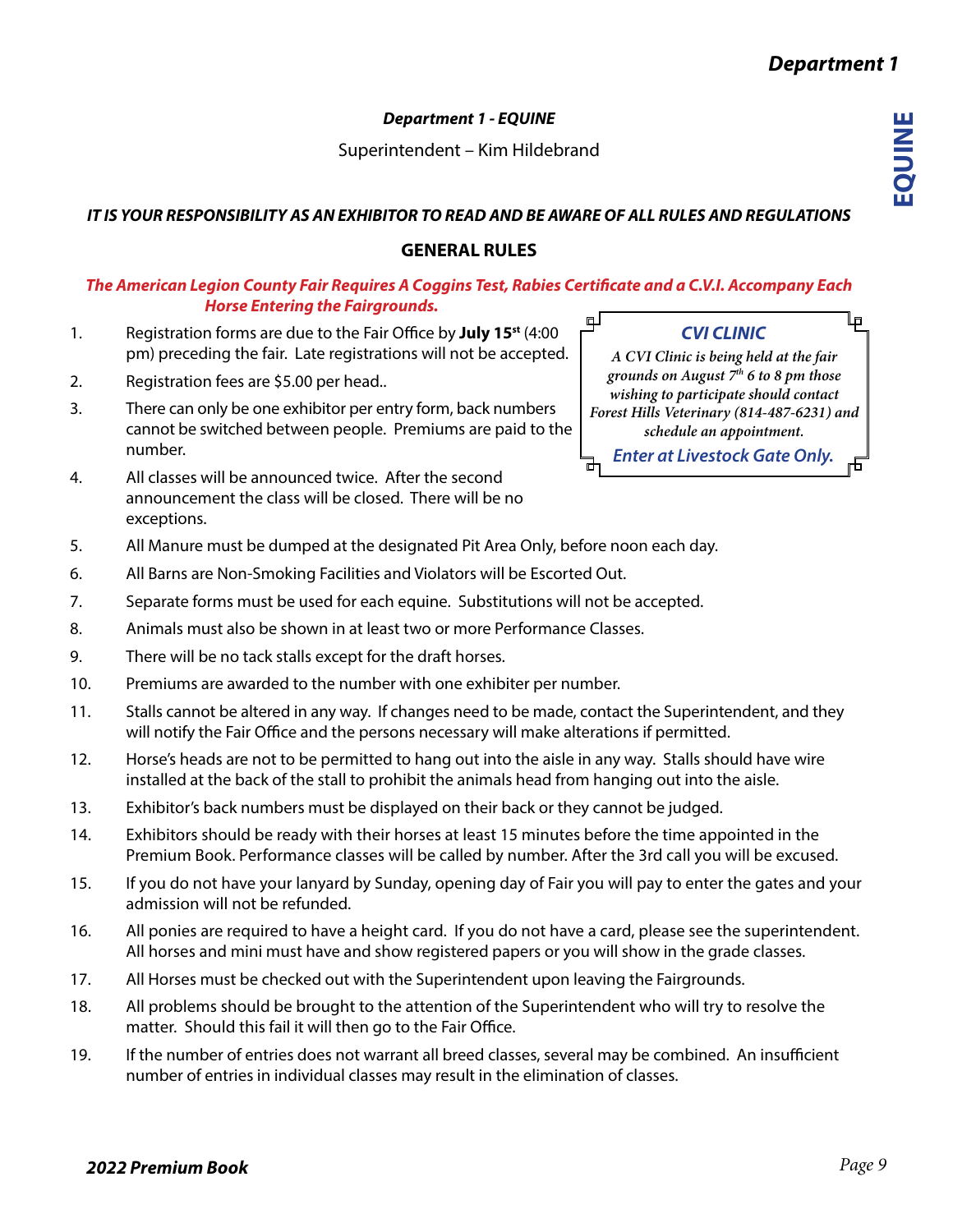# *Department 1*

- 20. In the event of an emergency each stall will now be required to have on the Breed Card the Owner/Rider phone number. It should also include the name of the animals Veterinarian in the event the Owner/ Rider cannot be reached.
- 21. If animals are not appropriately taken care of; stalls cleaned regularly, animals fed, and water buckets filled entries for the following Fair year will be in jeopardy and the owner will forfeit any premiums and remove said animals from the Fairgrounds. Any exhibitor showing inappropriate behavior toward other exhibitors or spectators and Superintendents will be escorted by Fair Security to the Fair Office, and any premiums will be forfeit.
- 22. Horses Will Not Be Allowed At The Camper Horse Trailers In The Fair Gates And There Will Be No Tying Horses To The Fence. See The Map For Designated Horse Travel Areas.



- 23. Draft Horses Hitched to a Cart or Suitable Vehicle must have someone lead them to and from the Arena, regardless if someone is in the cart. Horses may be pure bred or grade but must have been shown in the appropriate preceding individual class. Each exhibitor is limited to 1 Entry Per Class. Only 1 family or 1 farm unit may hitch in combination. All hitches must be judged, not merely brought in for exhibition purposes, and must remain for the duration of the Fair.
- **24. Pee Wee Rider** 8 years of age or under as of September 1<sup>st</sup> of the current year riding any size equine. (Pee Wee may also ride Youth and Open Classes.)
- **25. Youth Rider**  9-17 years of age as of September 1st of the current year riding any size equine. (Youth riders may also ride Open Classes.)
- 26. Striking an Equine above the shoulders will not be tolerated and will result in expulsion from Fairgrounds and loss of any and all premiums.
- 27. One Rider per equine no sharing.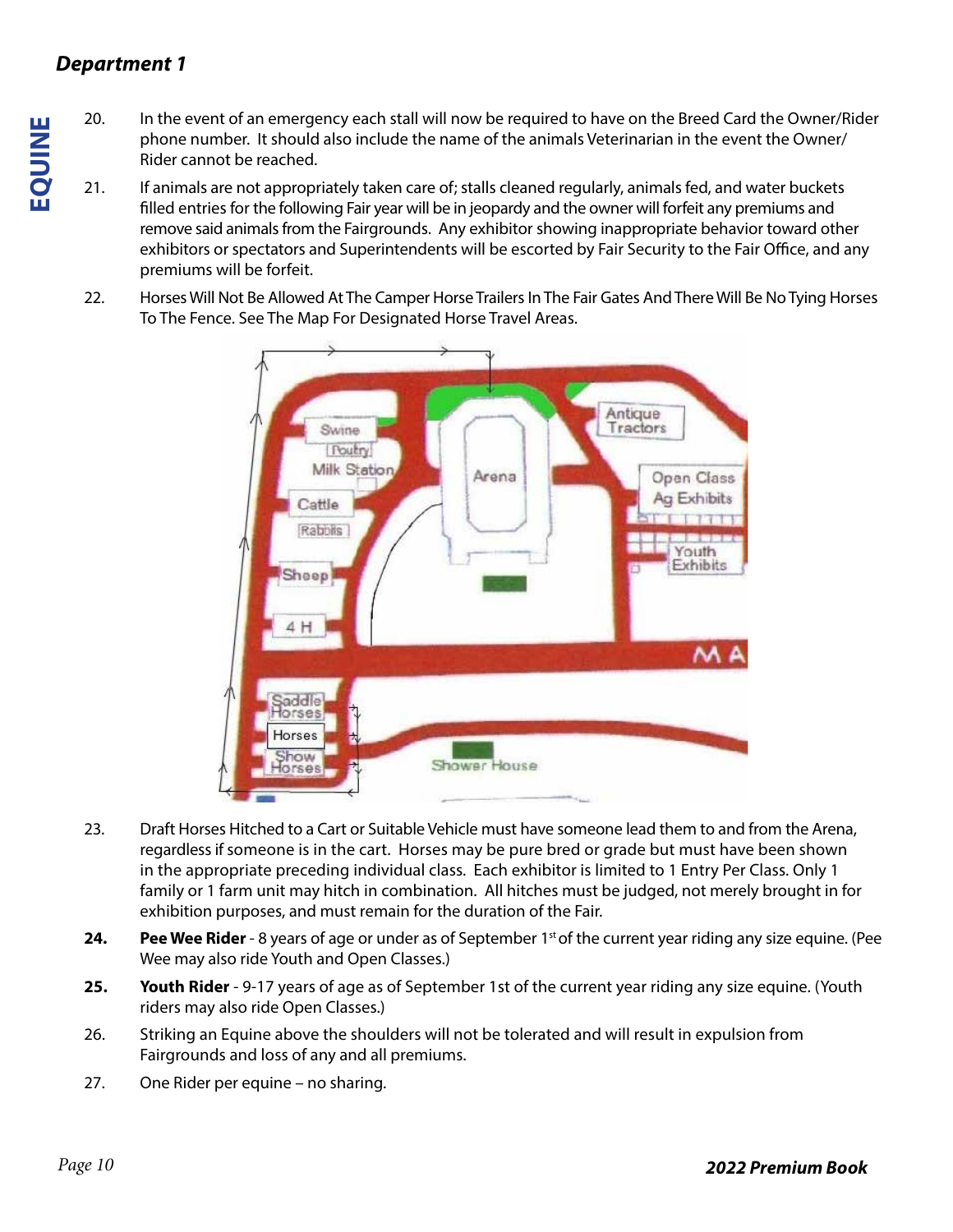**EQUINE**

- 28. Exhibitors must wear hard sole boots with a heal and a long sleeved shirt tucked in. No other attire will be permitted.
- 29. English and western must have the appropriate attire and tack suited for these classes.
- 30. Any equine that poses a hazard or disruption for a class will be excused.
- 31. Riders 17 and under must wear hard hats at all times when on their equine, in or out of the ring.

# Department 1 **- Section 1\***

# **PONIES SHOWN AT HALTER**

## **Sunday at 9:00 AM**

*PREMIUMS: 1st \$10.00 2nd \$8.00 3rd \$6.00 4th \$4.00 5th \$2.00* 

## **Section – 1A** *Under 46" Not Registered,* **Section – 1B** *Under 46" Registered***,**

### **Class**

- 1. Mare, Foal
- 2. Mare, 3 Years and Under
- 3. Mare, 4 Years and Older, English
- 4. Mare, 4 Years and Older, Western
- 5. Champion Mare **ROSETTE**

## **Section – 1C** *Under 58" Not Registered,* **Section – 1D** *Under 58" Registered***,**

- 6. Reserve Champion Mare **ROSETTE**
- 7. Gelding 3 Years and Under
- 8 Gelding 4 Years and Older, English
- 9 Gelding 4 Years and Older, Western
- 10 Champion Gelding **ROSETTE**
- 11 Reserve Champion Gelding **ROSETTE**

### Department 1 **- Section 2**

## **HEAVY DRAFT/REGISTERED BREEDS**

## **Sunday Following Ponies Shown At Halter**

*PREMIUMS: 1st \$10.00 2nd \$8.00 3rd \$6.00 4th \$4.00 5th \$2.00* 

#### **Class**

- 12 Mare, 4 Years and Older
- 13 Mare, 3 Years and Under
- 14 Mare 2 Years and Under 3
- 15 Filly Foal, after January 1,
- 16 Champion Mare **ROSETTE**
- 17 Reserve Champion Mare **ROSETTE**
- 18 Produce of Dam: 2 animals any age or sex, the product of the same Dam regardless of ownership.
- 19 Get of Sire: 1 animal any age or sex, Get of 1 Stallion regardless of ownership.
- 20 Mare & Foal
- 21 Gelding 4 Years and Older
- 22 Gelding 3 Years and Under 4
- 23 Gelding 2 Years and Under 4
- 24 Gelding 1 Year and under 2
- 25 Champion Gelding **ROSETTE**
- 26 Reserve Champion Gelding **ROSETTE**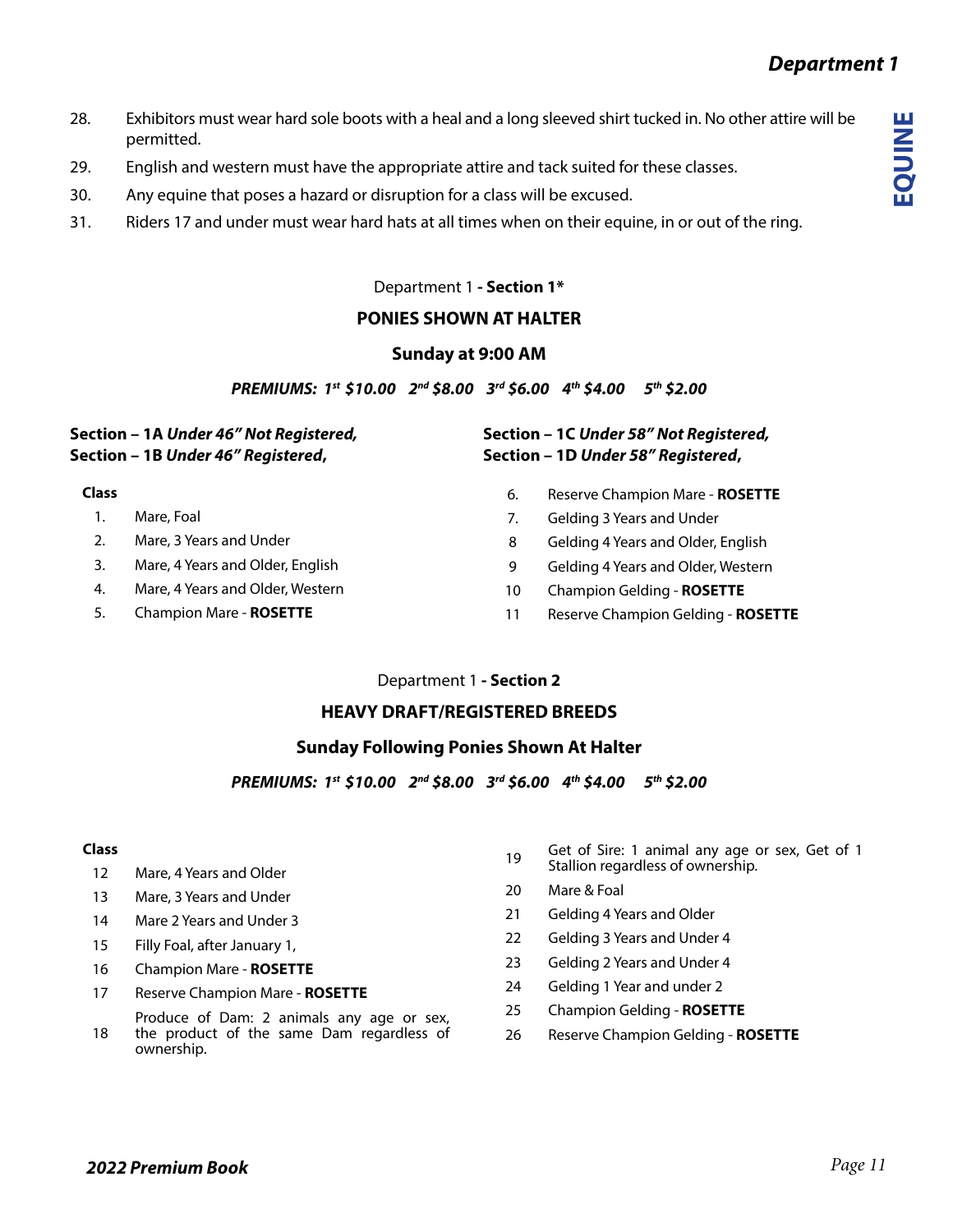# **HORSES SHOWN AT HALTER**

## **Sunday Following Ponies Classes**

1. Horses cannot show as grade and registered together.

Department 1 **- Section 3\***

*PREMIUMS: 1st \$10.00 2nd \$8.00 3rd \$6.00 4th \$4.00 5th \$2.00* 

|              | Section – 3A Quarter Horse,<br>Section – 3B Appaloosa, | Section - 3C Paint,<br>Section - 3D Registered Mini, | Section - 3E Grade,<br>Section - 3F Donkey, |
|--------------|--------------------------------------------------------|------------------------------------------------------|---------------------------------------------|
| <b>Class</b> |                                                        | 32                                                   | Reserve Champion Mare - ROSETTE             |
| 27           | Mare, Foal                                             | 33                                                   | Gelding 3 Years and Under                   |
| 28           | Mare, 3 Years and Under                                | 34                                                   | Gelding 4 Years and Older, English          |
| 29           | Mare, 4 Years and Older, English                       | 35                                                   | Gelding 4 Years and Older, Western          |
| 30           | Mare, 4 Years and Older, Western                       | 36                                                   | Champion Gelding - ROSETTE                  |
| 31           | <b>Champion Mare - ROSETTE</b>                         | 37                                                   | Reserve Champion Gelding - ROSETTE          |

## **TEAMS**

Department 1 **- Section 4**

## **Sunday at 2:30**

*PREMIUMS: 1st \$10.00 2nd \$8.00 3rd \$6.00 4th \$4.00 5th \$2.00* 

#### **Class**

38 4 Horse Hitch

### **PERFORMANCE CLASS**

Department 1 **- Section 8**

### **Monday 9:00 AM**

*PEE WEE (8 yrs. & Younger), Youth (9 - 17 yrs.) Open (18 yrs. & Older*)

*PREMIUMS: 1st \$10.00 2nd \$8.00 3rd \$6.00 4th \$4.00 5th \$2.00* 

#### **Class**

- 39 Western Pleasure, Pee Wee W/T
- 40 Western Pleasure, Youth
- 41 Pony Driving
- 42 Horse Driving
- 43 Western Pleasure, Open
- 44 Junior Horse Pleasure
- 45 Over the Hill 4-H'er Equitation & Pleasure
- 46 Men's Pleasure Western/English
- 47 Ladies Pleasure English/Western
- <sup>48</sup> Registered Quarter Horse Pleasure English/ Western
- 49 All day Pleasure, Pee Wee W/T English
- 50 All day Pleasure ,Youth English/Western
- 51 All day Pleasure, Open English/Western
- 52 Hunter Under Saddle, Pee Wee W/T
- 53 Hunter under Saddle, Youth English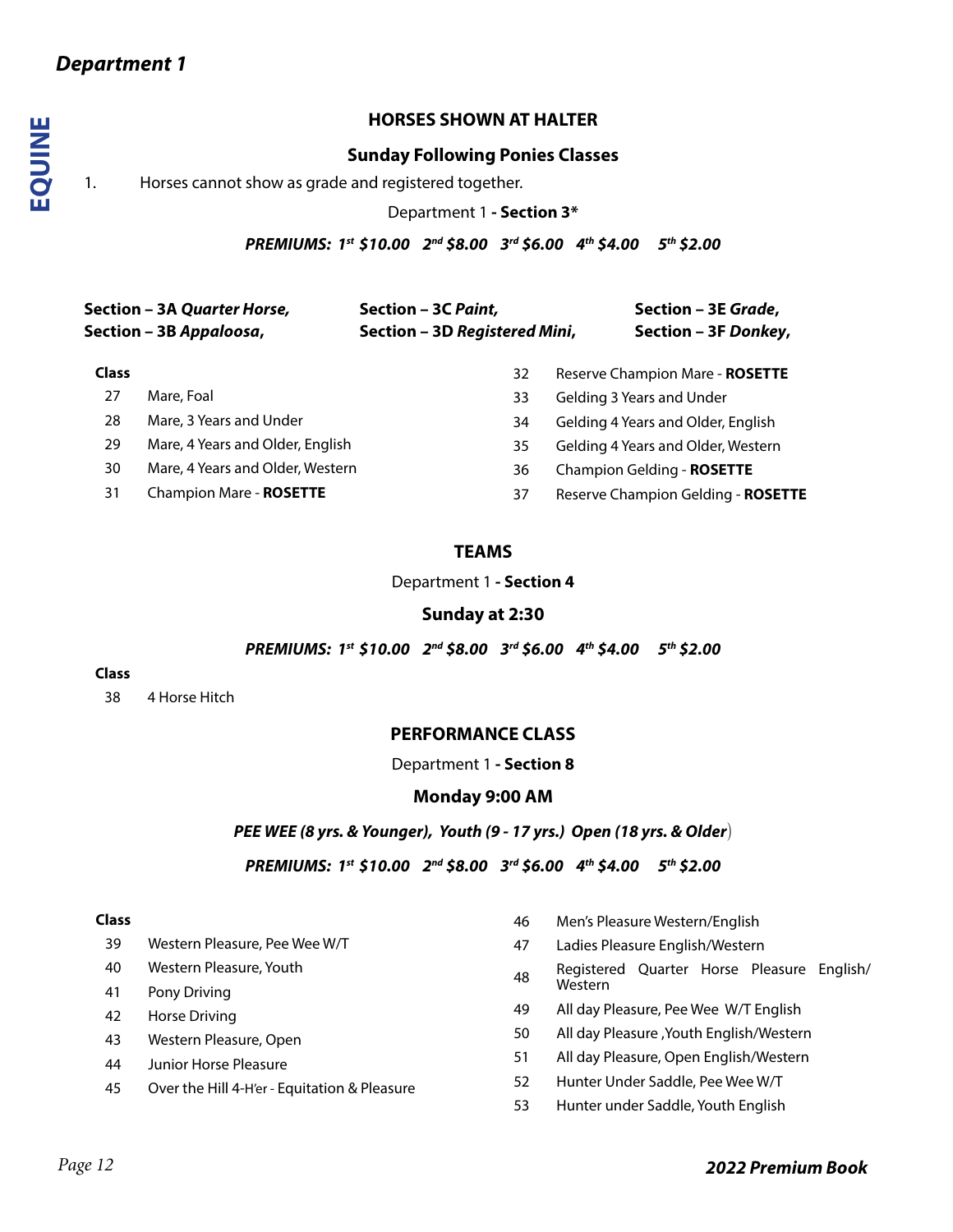**EQUINE**

# **PERFORMANCE CLASS**

## *PREMIUMS: 1st \$10.00 2nd \$8.00 3rd \$6.00 4th \$4.00 5th \$2.00*

### *Department 1 - Section 8 - (Continued)*

- Hunter under Saddle, Open Hunt Seat Equitation, Pee Wee W/T Hunt Seat Equitation, Youth Hunt Seat Equitation, Open Four Hitched Horses **PREMIUMS: 1st \$15.00 2nd \$10.00 3rd \$8.00 4th 6 5th 4** Pair of Hitched Horses **PREMIUMS: 1st \$10.00 2nd \$8.00 3rd \$6.00 4th \$4.00 5th \$2.00** Reining - Any Entry Costume, Family Group Costume, 8-14 Years Costume, 15 Years and older Mini/Donkey Obstacle Course, Pee Wee Mini/Donkey Obstacle Course, Youth Mini/Donkey Obstacle Course, Open
- Mini Showmanship, Pee Wee
- Mini Showmanship, Youth
- Mini Showmanship, Open
- Donkey Showmanship, Pee Wee
- Donkey Showmanship, Youth
- Donkey Showmanship, Open
- Single Draft Horse
- Cloverleaf Barrels, Open
- Cloverleaf Barrels, Youth
- Cloverleaf Barrels, Pee Wee
- Pole Bending, Open
- Pole Bending, Youth
- Pole Bending, Pee Wee
- Straight Barrels, Open
- Straight Barrels, Youth
- Straight Barrels, Pee Wee
- Keyhole, Open
- Keyhole ,Youth
- Keyhole, Pee Wee
- Egg & Spoon, Open
- Egg & Spoon ,Youth
- Egg & Spoon ,Pee Wee W/T If Tie They Will Lope

## **DRAFT HORSE PULL**

Department 1 **- Section 9**

## **Sunday 3:00 PM**

- 1. Teams weighing under 3325 pounds are considered lightweight and teams Weighing from 3325 pounds and over are considered heavyweight
- 2. Register using the Open Class registration form.
- 3. A Coggins Test, Rabies Certificate and a C.V.I. are required for all horses participating in pulls.

# *PREMIUMS: 1st \$100.00 2nd \$75.00 3rd \$50.00 4th \$50.00 5th \$50.00*

#### **Class**

*2022 Premium Book*

85 Light Horse **85** Light Horse